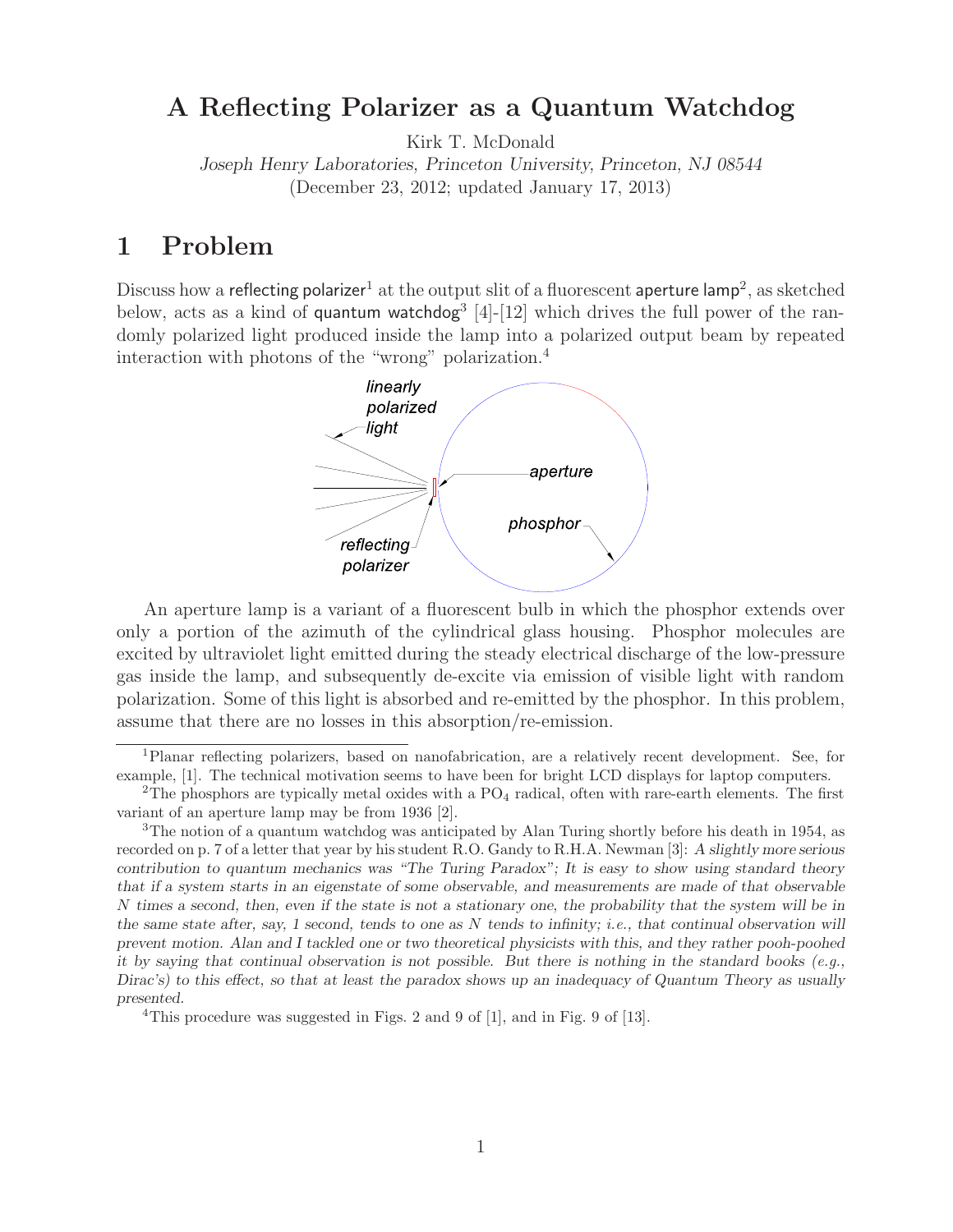## **2 Solution**

If only one polarization of the output light is desired, a polarizer could be put at the aperture of the lamp. Ordinarily, this would eliminate half of the otherwise unpolarized light. However, if a reflecting polarizer is used, light of the undesired polarization is reflected back into the lamp, and becomes unpolarized (*i.e.*, randomly polarized) again upon diffuse reflection by the phosphor. When this light (re)emerges through the aperture, half of it adds to the output of the desired polarization, and half is sent back into the lamp, *etc.* If there are no losses in this process, eventually all of the light emerges with the desired polarization, whose brightness is thereby twice that of the output light of the desired polarization in the absence of the reflecting polarizer (or if a more ordinary polarizer were used which did not recycle the light of the undesired polarization).

In Hamiltonian optics [14] it is not be possible to convert unpolarized light into light of a single polarization, with all light in the same area in phase space  $[15]$  (called the **étendue** in optics<sup>5</sup> and emittance in particle-beam dynamics<sup>6</sup>) as the unpolarized light. In the present example, the key is that light of the "wrong" polarization is reflected back onto the phosphor, which re-emits it with a different, random polarization (and random direction), such that the rejected light is "measured" again and again by the reflecting polarizer until it is transmitted with the "right" polarization. The process of light being directed back to its source to be absorbed and re-emitted has been called light recycling (in [1, 13, 21] and elsewhere). The conversion of unpolarized light by the combination of "measurement" by a reflective polarizer and randomization by diffuse reflection/light recycling is an example of the quantum watchdog effect [12] (aka the Turing paradox of footnote 3 above, aka the quantum Zeno effect [8]).

*An even more dramatic result of light recycling is that the brightness of the phosphor surface (and of the output of the lamp) is enhanced N-fold by the re-emission of each photon N times, where in the absence of the reflecting polarizer N is approximately the ratio of the azimuthal extent of the phosphor to that of the aperture [22].*

Thanks to Scott Zimmerman for introducing the author to this problem.

## **References**

- [1] A.J. Ouderkirk *et al.*, *Reflective polarizer with brightness enhancement*, European Patent 736,188 (Dec. 20, 1994), http://kirkmcd.princeton.edu/examples/patents/ouderkirk\_EP0736188\_polarizer.pdf
- 
- [2] C. Birdseye, *Reflecting Glow Lamp*, US Patent 2,135,480 (filed Aug. 26, 1936), http://kirkmcd.princeton.edu/examples/patents/birdseye\_2135480\_36\_lamp.pdf

 $5$ The more complete French technical term is l'étendue géométrique du faisceau, the geometric extent of beams. The French word étendue (area, extent, range) may have first appeared in English technical literature in the English abstract of the French paper [16], and next in sec. E of the review [17] which also may be the first application of Liouville's theorem [18] to optics. Use of the name étendue was discouraged in [19] and is not common except in the literature of light concentrators.

 $6$ The concept of emittance as pertaining to particle beams seems to have been invented in 1952 by Sigurgeirsson [20], who called it "admittance" in his eq. (22).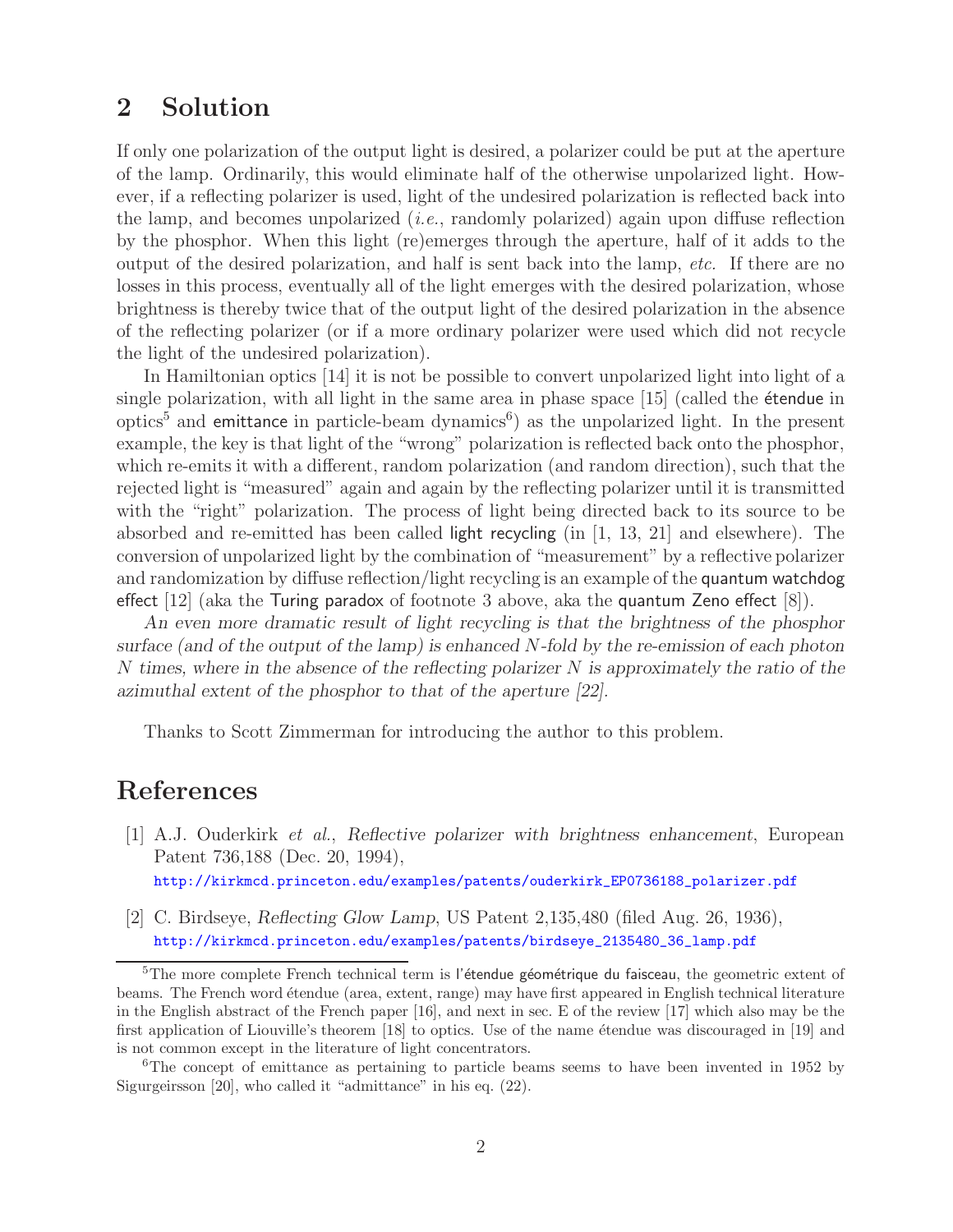- [3] R.O. Gandy, letter to Max Newman, (June 1954), http://kirkmcd.princeton.edu/examples/QM/gandy\_june54.pdf also in R.O. Gandy and C.E.M. Yates (eds.), *The Collected Works of A.M. Turing: Mathematical Logic* (North-Holland, 2001), http://kirkmcd.princeton.edu/examples/QM/gandy\_01.pdf
- [4] H. Ekstein and A.J.F. Siegert, *On a Reinterpretation of Decay Experiments*, Ann. Phys. **68**, 509 (1971), http://kirkmcd.princeton.edu/examples/QM/ekstein\_ap\_68\_509\_71.pdf
- [5] M.T. Parkinson, *Relativistic Decay Theory: Corrections to the Weisskopf-Wigner Approximation*, Nucl. Phys. B **69**, 399 (1974), http://kirkmcd.princeton.edu/examples/QM/parkinson\_np\_b69\_399\_74.pdf
- [6] A. Degasperis, L. Fonda and G.H. Ghirardi, *Does the Lifetime of an Unstable System Depend on the Measuring Apparatus?* Nuovo Cim. A **21**, 471 (1974), http://kirkmcd.princeton.edu/examples/QM/degasperis\_nc\_21a\_471\_74.pdf
- [7] A.M. Wolsky, *Why "A Watched Pot Never Boils"*, Found. Phys. **6**, 367 (1976), http://kirkmcd.princeton.edu/examples/QM/wolsky\_fp\_6\_367\_76.pdf
- [8] B. Misra and E.C.G. Sudarshan, *The Zeno's paradox in Quantum theory*, J. Math. Phys. **18**, 756 (1977), http://kirkmcd.princeton.edu/examples/QM/misra\_jmp\_18\_756\_77.pdf
- [9] C.B. Chiu, E.C.G. Sudarshan and B. Misra, *Time evolution of unstable quantum states and a resolution of Zeno's paradox*, Phys. Rev. D **16**, 520 (1977), http://kirkmcd.princeton.edu/examples/QM/chiu\_prd\_16\_520\_77.pdf
- [10] L. Fonda, G.C. Ghirardi and A. Rimini, *Decay theory of unstable quantum systems*, Rep. Prog. Phys. **41**, 587 (1978), http://kirkmcd.princeton.edu/examples/QM/fonda\_rpp\_41\_587\_78.pdf
- [11] A. Peres, *Zeno paradox in quantum theory*, Am. J. Phys. **48**, 931 (1980), http://kirkmcd.princeton.edu/examples/QM/peres\_ajp\_48\_931\_80.pdf
- [12] K. Kraus, *Measuring Processes in Quantum Mechanics I. Continuous Observation and the Watchdog Effect*, Found. Phys. **11**, 549 (1981), http://kirkmcd.princeton.edu/examples/QM/kraus\_fp\_11\_549\_81.pdf
- [13] S. M. Zimmerman and K.W. Beeson, *Illuminating Systems Utilizing Highly Reflective Light Emitting Diodes and Light Recycling to Enhance Brightness*, US Patent 6,869,206 (filed Mar. 22, 2005), http://kirkmcd.princeton.edu/examples/patents/zimmerman\_6869206\_05\_light\_recycling.pdf
- [14] W.R. Hamilton, *Theory of Systems of Rays*, Trans. Roy. Irish Acad. **15**, 69 (1828), http://kirkmcd.princeton.edu/examples/optics/hamilton\_tria\_15\_69\_28.pdf
- [15] D.D. Nolte, *The Tangled Tale of Phase Space*, Phys. Today **63** (4), 32 (Apr. 2010), http://kirkmcd.princeton.edu/examples/mechanics/nolte\_pt\_63\_4\_32\_10.pdf